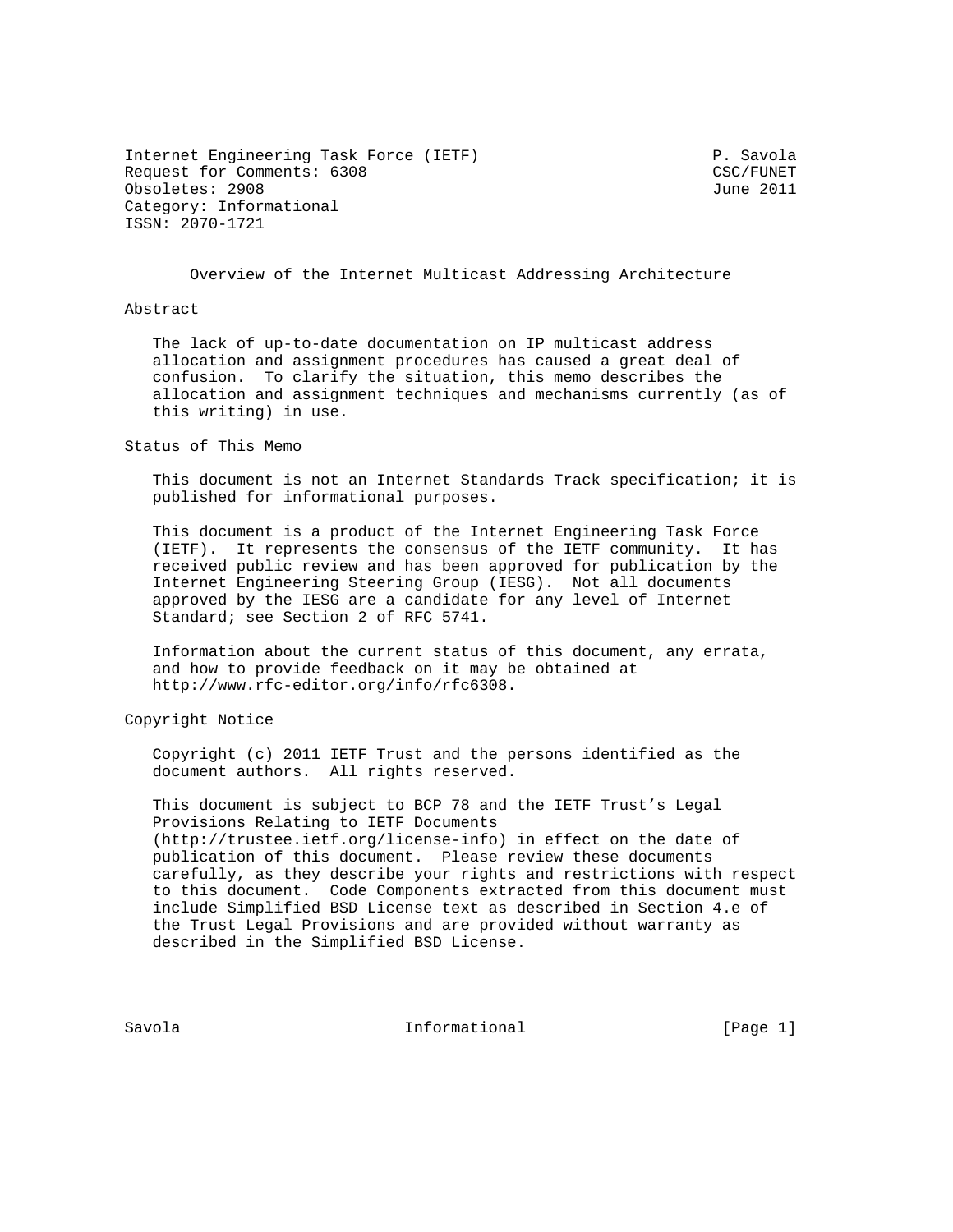# Table of Contents

|                | 1.1. Terminology: Allocation or Assignment 3 |
|----------------|----------------------------------------------|
|                |                                              |
|                |                                              |
|                |                                              |
|                | 2.1.2. Unicast-Prefix-Based Allocation 4     |
|                | 2.2. Administratively Scoped Allocation 5    |
|                |                                              |
|                |                                              |
|                |                                              |
|                |                                              |
|                |                                              |
|                |                                              |
|                |                                              |
|                |                                              |
|                | 3.4.2. Scope-Relative IANA Assignment  8     |
|                |                                              |
|                |                                              |
|                |                                              |
|                |                                              |
|                |                                              |
| 5 <sub>1</sub> |                                              |
| 6.             |                                              |
|                |                                              |
|                |                                              |
|                |                                              |
|                |                                              |

# 1. Introduction

 Good, up-to-date documentation of IP multicast is close to non-existent. Particularly, this is an issue with multicast address allocations (to networks and sites) and assignments (to hosts and applications). This problem is stressed by the fact that there exists confusing or misleading documentation on the subject [RFC2908]. The consequence is that those who wish to learn about IP multicast and how the addressing works do not get a clear view of the current situation.

 The aim of this document is to provide a brief overview of multicast addressing and allocation techniques. The term "addressing architecture" refers to the set of addressing mechanisms and methods in an informal manner.

Savola **Informational Informational** [Page 2]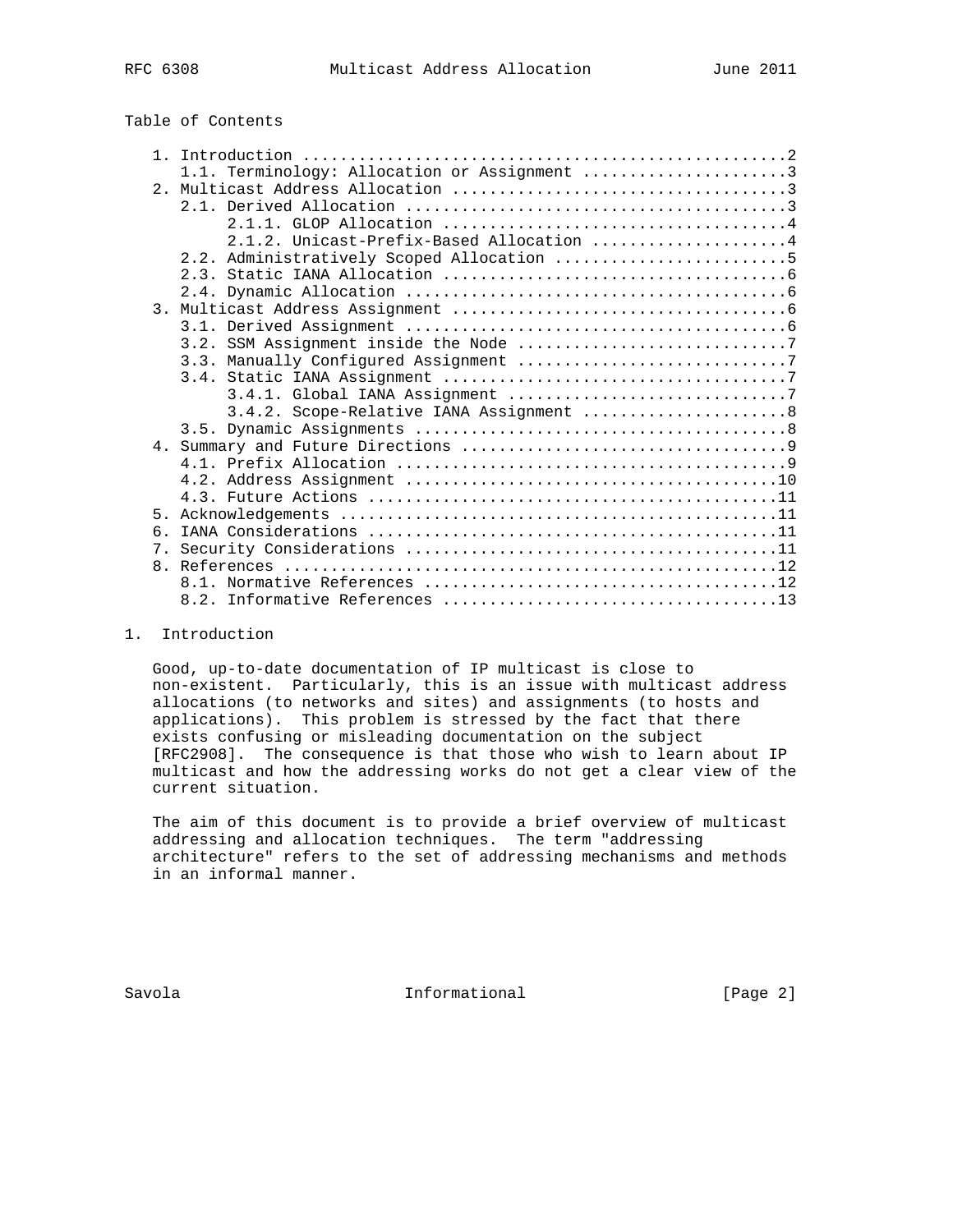It is important to note that Source-Specific Multicast (SSM) [RFC4607] does not have these addressing problems because SSM group addresses have only local significance; hence, this document focuses on the Any Source Multicast (ASM) model.

 This memo obsoletes and re-classifies RFC 2908 to Historic, and re-classifies RFCs 2776 and 2909 to Historic.

#### 1.1. Terminology: Allocation or Assignment

 Almost all multicast documents and many other RFCs (such as DHCPv4 [RFC2131] and DHCPv6 [RFC3315]) have used the terms "address allocation" and "address assignment" interchangeably. However, the operator and address management communities use these terms for two conceptually different processes.

 In unicast operations, address allocations refer to leasing a large block of addresses from the Internet Assigned Numbers Authority (IANA) to a Regional Internet Registry (RIR), or from an RIR to a Local Internet Registry (LIR), possibly through a National Internet Registry (NIR). Address assignments, on the other hand, are the leases of smaller address blocks or even single addresses to the end user sites or end-users themselves.

 Therefore, in this memo, we will separate the two different functions: "allocation" describes how larger blocks of addresses are obtained by the network operators, and "assignment" describes how applications, nodes, or sets of nodes obtain a multicast address for their use.

2. Multicast Address Allocation

 Multicast address allocation, i.e., how a network operator might be able to obtain a larger block of addresses, can be handled in a number of ways, as described below.

 Note that these are all only pertinent to ASM -- SSM requires no address block allocation because the group address has only local significance (however, we discuss the address assignment inside the node in Section 3.2).

# 2.1. Derived Allocation

 Derived allocations take the unicast prefix or some other properties of the network (e.g., an autonomous system (AS) number) to determine unique multicast address allocations.

Savola **Informational Informational** [Page 3]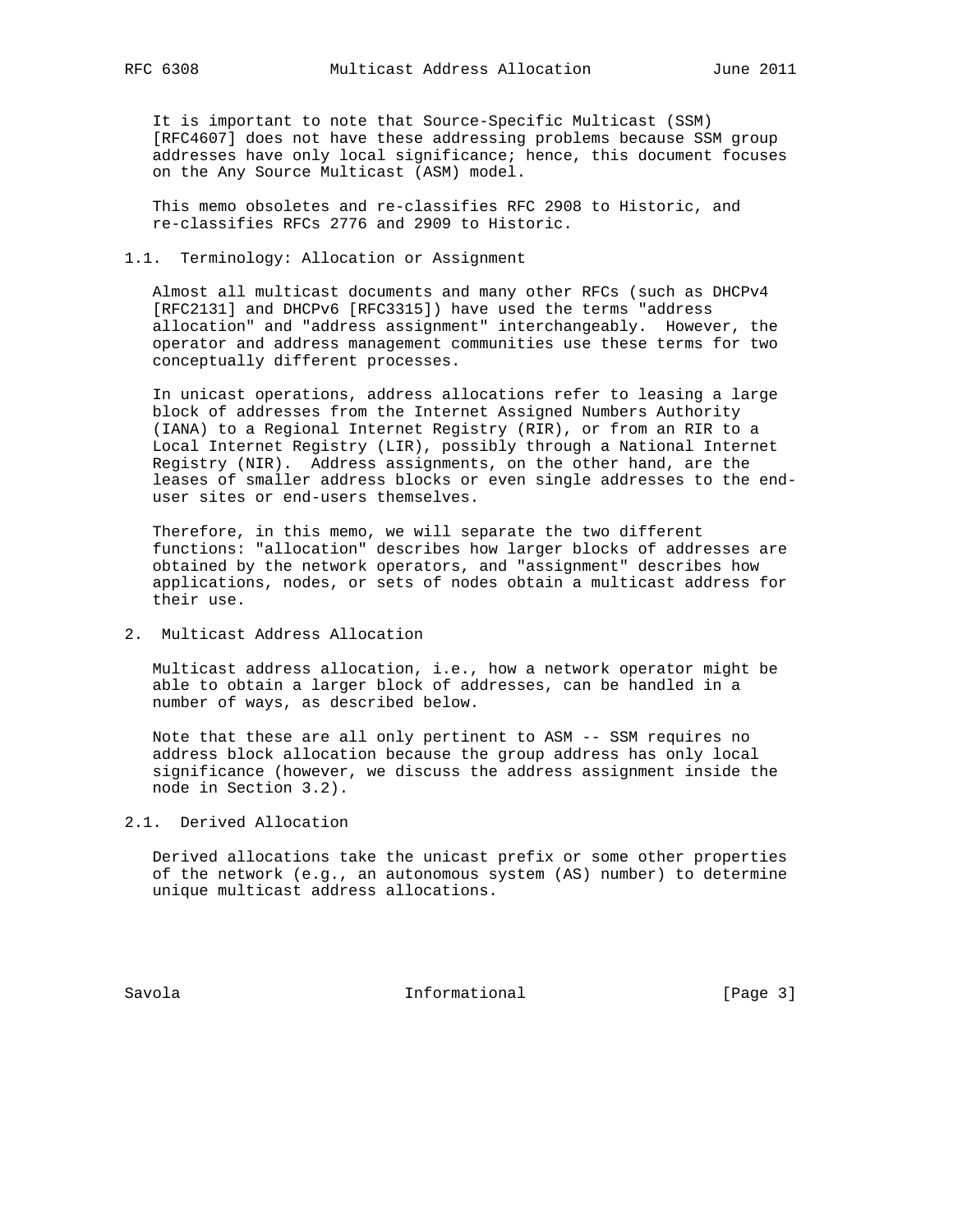# 2.1.1. GLOP Allocation

 GLOP address allocation [RFC3180] inserts the 16-bit public AS number in the middle of the IPv4 multicast prefix 233.0.0.0/8, so that each AS number can get a /24 worth of multicast addresses. While this is sufficient for multicast testing or small-scale use, it might not be sufficient in all cases for extensive multicast use.

 A minor operational debugging issue with GLOP addresses is that the connection between the AS and the prefix is not apparent from the prefix when the AS number is greater than 255, but has to be calculated (e.g., as described in [RFC3180], AS 5662 maps to 233.22.30.0/24). A usage issue is that GLOP addresses are not tied to any prefix but to routing domains, so they cannot be used or calculated automatically.

 GLOP mapping is not available with 4-byte AS numbers [RFC4893]. Unicast-prefix-based allocation or an IANA allocation from "AD-HOC Block III" (the previous so-called "EGLOP" (Extended GLOP) block) could be used instead, as needed.

 The GLOP allocation algorithm has not been defined for IPv6 multicast because the unicast-prefix-based allocation (described below) addresses the same need in a simpler fashion.

# 2.1.2. Unicast-Prefix-Based Allocation

 RFC 3306 [RFC3306] describes a mechanism that embeds up to 64 high order bits of an IPv6 unicast address in the prefix part of the IPv6 multicast address, leaving at least 32 bits of group-id space available after the prefix mapping.

 A similar IPv4 mapping is described in [RFC6034], but it provides a limited number of addresses (e.g., 1 per IPv4 /24 block).

 The IPv6 unicast-prefix-based allocations are an extremely useful way to allow each network operator, even each subnet, to obtain multicast addresses easily, through an easy computation. Further, as the IPv6 multicast header also includes the scope value [RFC4291], multicast groups of smaller scope can also be used with the same mapping.

 The IPv6 Embedded Rendezvous Point (RP) technique [RFC3956], used with Protocol Independent Multicast - Sparse Mode (PIM-SM), further leverages the unicast-prefix-based allocations, by embedding the unicast prefix and interface identifier of the PIM-SM RP in the prefix. This provides all the necessary information needed to the routing systems to run the group in either inter- or intra-domain operation. A difference from RFC 3306 is, however, that the hosts

Savola **Informational** Informational [Page 4]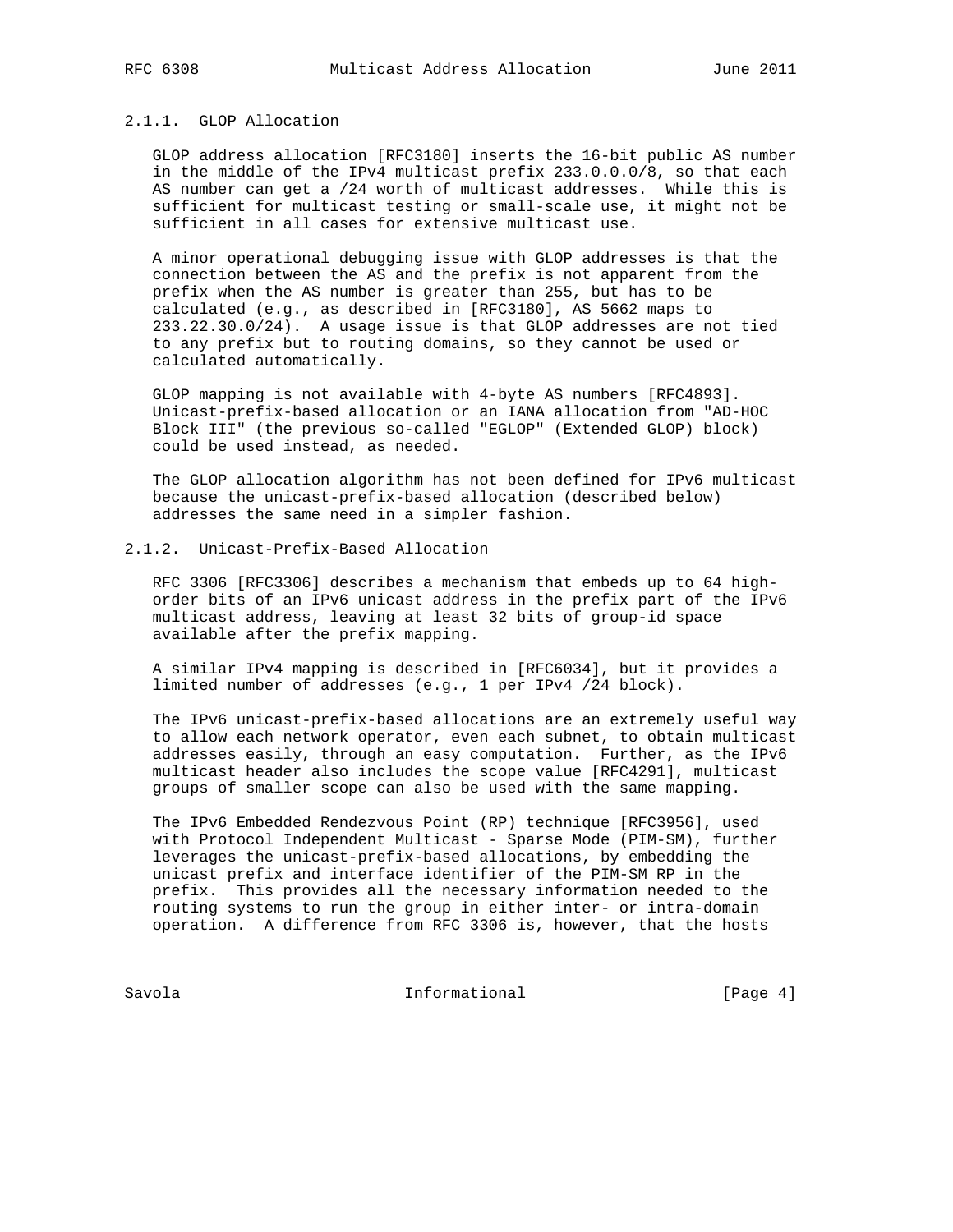cannot calculate their "multicast prefix" automatically (as the prefix depends on the decisions of the operator setting up the RP), but instead require an assignment method.

 All the IPv6 unicast-prefix-based allocation techniques provide a sufficient amount of multicast address space for network operators.

# 2.2. Administratively Scoped Allocation

 Administratively scoped multicast address allocation [RFC2365] is provided by two different means: under 239.0.0.0/8 in IPv4 or by 4-bit encoding in the IPv6 multicast address prefix [RFC4291].

 Since IPv6 administratively scoped allocations can be handled with unicast-prefix-based multicast addressing as described in Section 2.1.2, we'll only discuss IPv4 in this section.

 The IPv4 administratively scoped prefix 239.0.0.0/8 is further divided into Local Scope (239.255.0.0/16) and Organization Local Scope (239.192.0.0/14); other parts of the administrative scopes are either reserved for expansion or undefined [RFC2365]. However, RFC 2365 is ambiguous as to whether the enterprises or the IETF are allowed to expand the space.

 Topologies that act under a single administration can easily use the scoped multicast addresses for their internal groups. Groups that need to be shared between multiple routing domains (even if not propagated through the Internet) are more problematic and typically need an assignment of a global multicast address because their scope is undefined.

 There are a large number of multicast applications (such as "Norton Ghost") that are restricted either to a link or a site, and it is extremely undesirable to propagate them further (beyond the link or the site). Typically, many such applications have been given or have hijacked a static IANA address assignment. Given the fact that assignments to typically locally used applications come from the same range as global applications, implementing proper propagation limiting is challenging. Filtering would be easier if a separate, identifiable range would be used for such assignments in the future; this is an area of further future work.

 There has also been work on a protocol to automatically discover multicast scope zones [RFC2776], but it has never been widely implemented or deployed.

Savola **Informational Informational** [Page 5]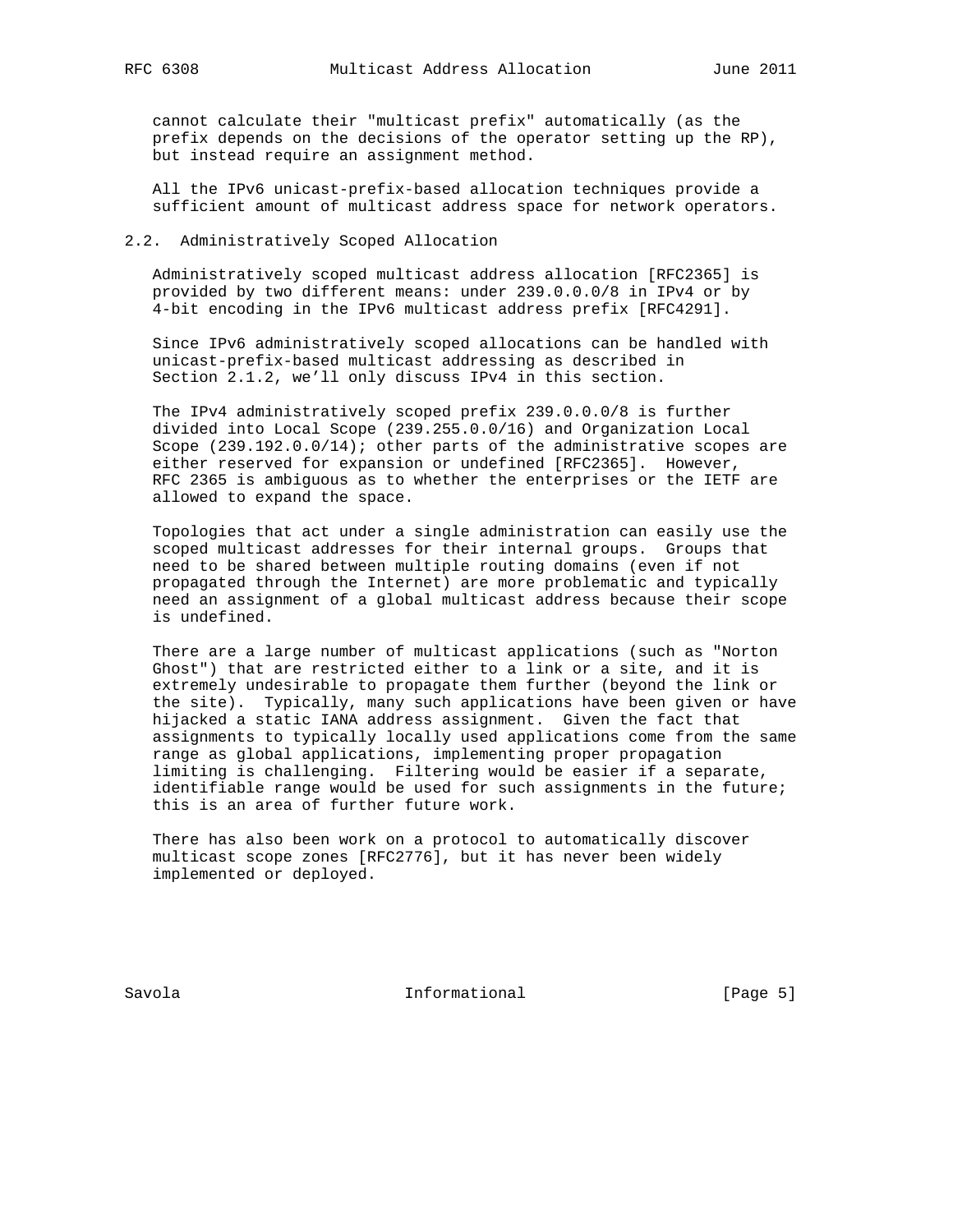# 2.3. Static IANA Allocation

 In some rare cases, organizations may have been able to obtain static multicast address allocations (of up to 256 addresses) directly from IANA. Typically, these have been meant as a block of static assignments to multicast applications, as described in Section 3.4.1. If another means of obtaining addresses is available, that approach is preferable.

 Especially for those operators that only have a 32-bit AS number and need IPv4 addresses, an IANA allocation from "AD-HOC Block III" (the previous so-called "EGLOP" block) is an option [RFC5771].

# 2.4. Dynamic Allocation

 RFC 2908 [RFC2908] proposed three different layers of multicast address allocation and assignment, where layer 3 (inter-domain allocation) and layer 2 (intra-domain allocation) could be applicable here. The Multicast Address-Set Claim Protocol (MASC) [RFC2909] is an example of the former, and the Multicast Address Allocation Protocol (AAP) [MALLOC-AAP] (abandoned in 2000 due to lack of interest and technical problems) is an example of the latter.

 Both of the proposed allocation protocols were quite complex, and have never been deployed or seriously implemented.

 It can be concluded that dynamic multicast address allocation protocols provide no benefit beyond GLOP/unicast-prefix-based mechanisms and have been abandoned.

#### 3. Multicast Address Assignment

 There are a number of possible ways for an application, node, or set of nodes to learn a multicast address, as described below.

 Any IPv6 address assignment method should be aware of the guidelines for the assignment of group-IDs for IPv6 multicast addresses [RFC3307].

### 3.1. Derived Assignment

 There are significantly fewer options for derived address assignment compared to derived allocation. Derived multicast assignment has only been specified for IPv6 link-scoped multicast [RFC4489], where the EUI64 is embedded in the multicast address, providing a node with unique multicast addresses for link-local ASM communications.

Savola **Informational Informational** [Page 6]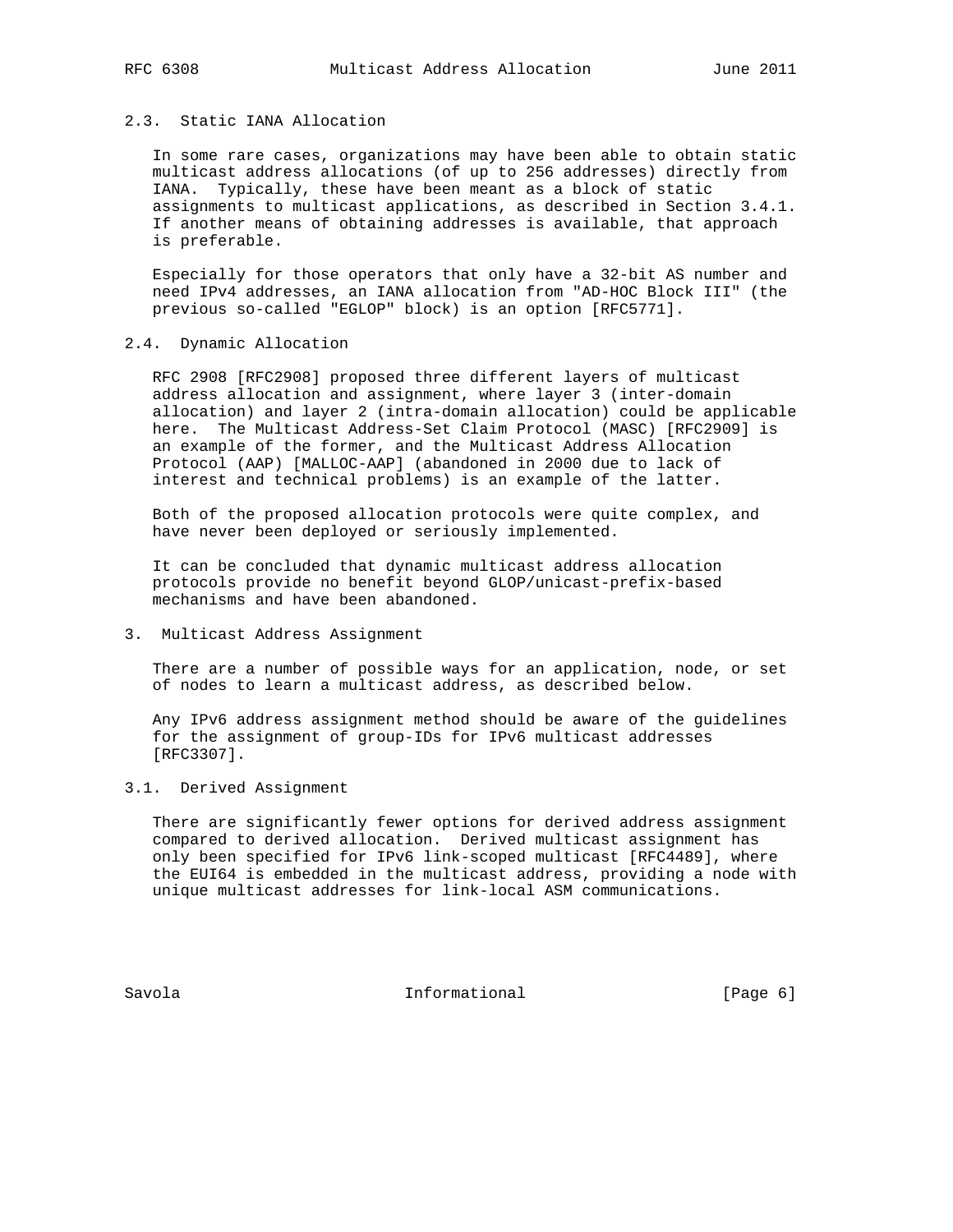## 3.2. SSM Assignment inside the Node

 While SSM multicast addresses have only local (to the node) significance, there is still a minor issue on how to assign the addresses between the applications running on the same IP address.

 This assignment is not considered to be a problem, because typically the addresses for these applications are selected manually or statically, but if done using an Application Programming Interface (API), the API could check that the addresses do not conflict prior to assigning one.

## 3.3. Manually Configured Assignment

 With manually configured assignment, a network operator who has a multicast address prefix assigns the multicast group addresses to the requesting nodes using a manual process.

 Typically, the user or administrator that wants to use a multicast address for a particular application requests an address from the network operator using phone, email, or similar means, and the network operator provides the user with a multicast address. Then the user/administrator of the node or application manually configures the application to use the assigned multicast address.

 This is a relatively simple process; it has been sufficient for certain applications that require manual configuration in any case, or that cannot or do not want to justify a static IANA assignment. The manual assignment works when the number of participants in a group is small, as each participant has to be manually configured.

 This is the most commonly used technique when the multicast application does not have a static IANA assignment.

# 3.4. Static IANA Assignment

 In contrast to manually configured assignment, as described above, static IANA assignment refers to getting an assignment for the particular application directly from IANA. There are two main forms of IANA assignment: global and scope-relative. Guidelines for IANA are described in [RFC5771].

3.4.1. Global IANA Assignment

 Globally unique address assignment is seen as lucrative because it's the simplest approach for application developers, since they can then hard-code the multicast address. Hard-coding requires no lease of the usable multicast address, and likewise the client applications do

Savola **Informational** Informational [Page 7]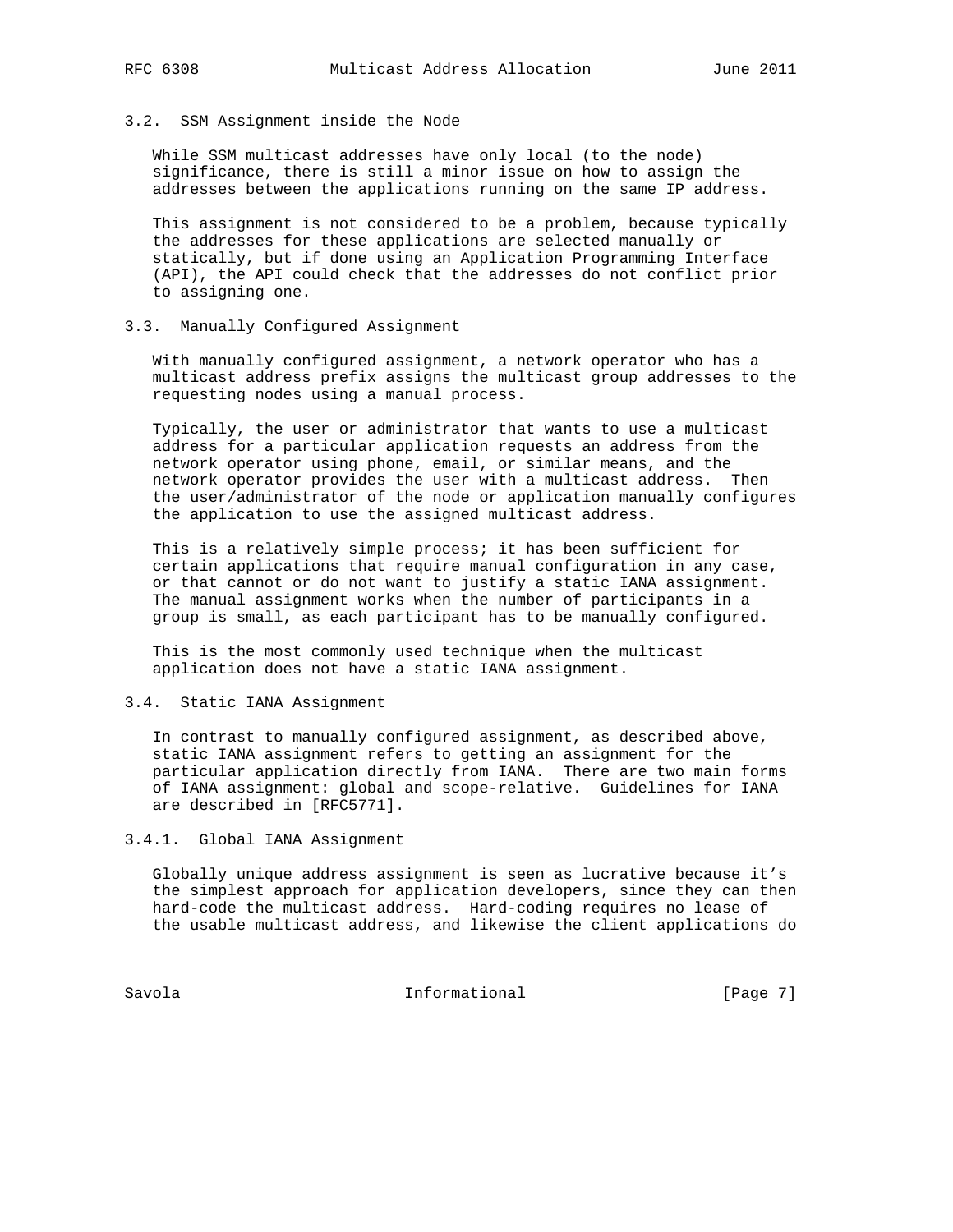not need to perform any kind of service discovery (but depend on hard-coded addresses). However, there is an architectural scaling problem with this approach, as it encourages a "land-grab" of the limited multicast address space.

# 3.4.2. Scope-Relative IANA Assignment

 IANA also assigns numbers as an integer offset from the highest address in each IPv4 administrative scope, as described in [RFC2365]. For example, the SLPv2 discovery scope-relative offset is "2", so the SLPv2 discovery address within IPv4 Local-Scope (239.255.0.0/16) is "239.255.255.253"; within the IPv4 Organization Local-Scope (239.192.0.0/14), it is "239.195.255.253"; and so on.

 Similar scope-relative assignments also exist with IPv6 [RFC2375]. As IPv6 multicast addresses have much more flexible scoping, scope relative assignments are also applicable to global scopes. The assignment policies are described in [RFC3307].

#### 3.5. Dynamic Assignments

 Layer 1 as defined in RFC 2908 [RFC2908] described dynamic assignment from Multicast Address Allocation Servers (MAAS) to applications and nodes, with the Multicast Address Dynamic Client Allocation Protocol (MADCAP) [RFC2730] as an example. Since then, other mechanisms have also been proposed (e.g., DHCPv6 assignment [MCAST-DHCPv6]), but these have not gained traction.

 It would be rather straightforward to deploy a dynamic assignment protocol that would lease group addresses based on a multicast prefix to applications wishing to use multicast. However, only few have implemented MADCAP (i.e., it is not significantly deployed). It is not clear if the sparse deployment is due to a lack of need for the protocol. Moreover, it is not clear how widely, for example, the APIs for communication between the multicast application and the MADCAP client operating at the host have been implemented [RFC2771].

 An entirely different approach is the Session Announcement Protocol (SAP) [RFC2974]. In addition to advertising global multicast sessions, the protocol also has associated ranges of addresses for both IPv4 and IPv6 that can be used by SAP-aware applications to create new groups and new group addresses. Creating a session (and obtaining an address) is a rather tedious process, which is why it isn't done all that often. It is also worth noting that the IPv6 SAP address is unroutable in the inter-domain multicast.

Savola **Informational Informational** [Page 8]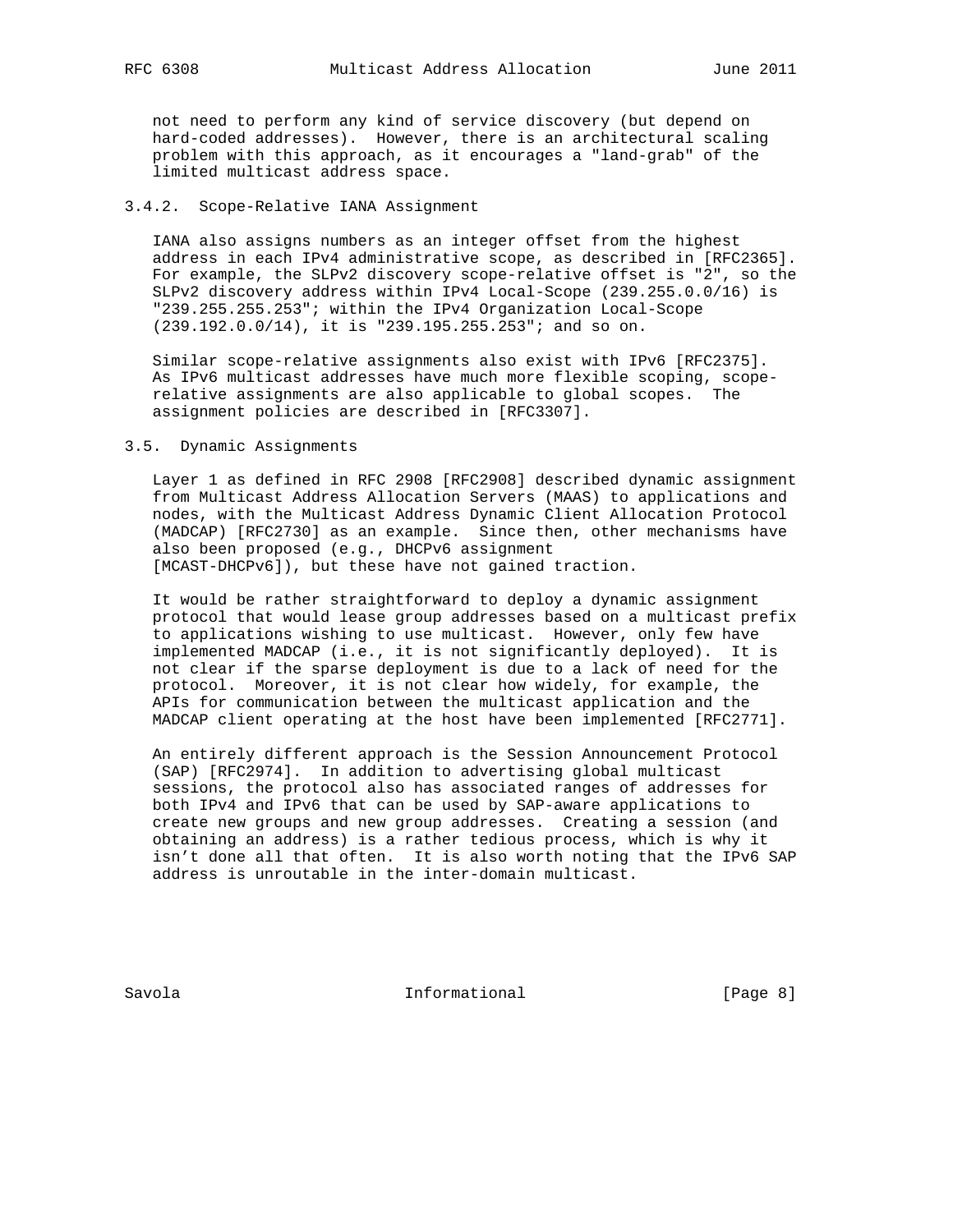Conclusions about dynamic assignment protocols are that:

- 1. multicast is not significantly attractive in the first place,
- 2. most applications have a static IANA assignment and thus require no dynamic or manual assignment,
- 3. those applications that cannot be easily satisfied with IANA or manual assignment (i.e., where dynamic assignment would be desirable) are rather marginal, or
- 4. there are other reasons why dynamic assignments are not seen as a useful approach (for example, issues related to service discovery/rendezvous).

 In consequence, more work on rendezvous/service discovery would be needed to make dynamic assignments more useful.

4. Summary and Future Directions

 This section summarizes the mechanisms and analysis discussed in this memo, and presents some potential future directions.

# 4.1. Prefix Allocation

A summary of prefix allocation methods for ASM is shown in Figure 1.

|       | Sect.   Prefix allocation method | IPv4    | IPv6    |
|-------|----------------------------------|---------|---------|
| 2.1.1 | Derived: GLOP                    | Yes     | NoNeed* |
| 2.1.2 | Derived: Unicast-prefix-based    | No      | Yes     |
| 2.2   | Administratively scoped          | Yes     | NoNeed* |
| 2.3   | Static IANA allocation           | $Yes**$ | Νo      |
| 2.4   | Dynamic allocation protocols     | No      | No      |

\*\* = mainly using the AD-HOC block III (formerly called "EGLOP")

Figure 1

Savola **Informational Informational** [Page 9]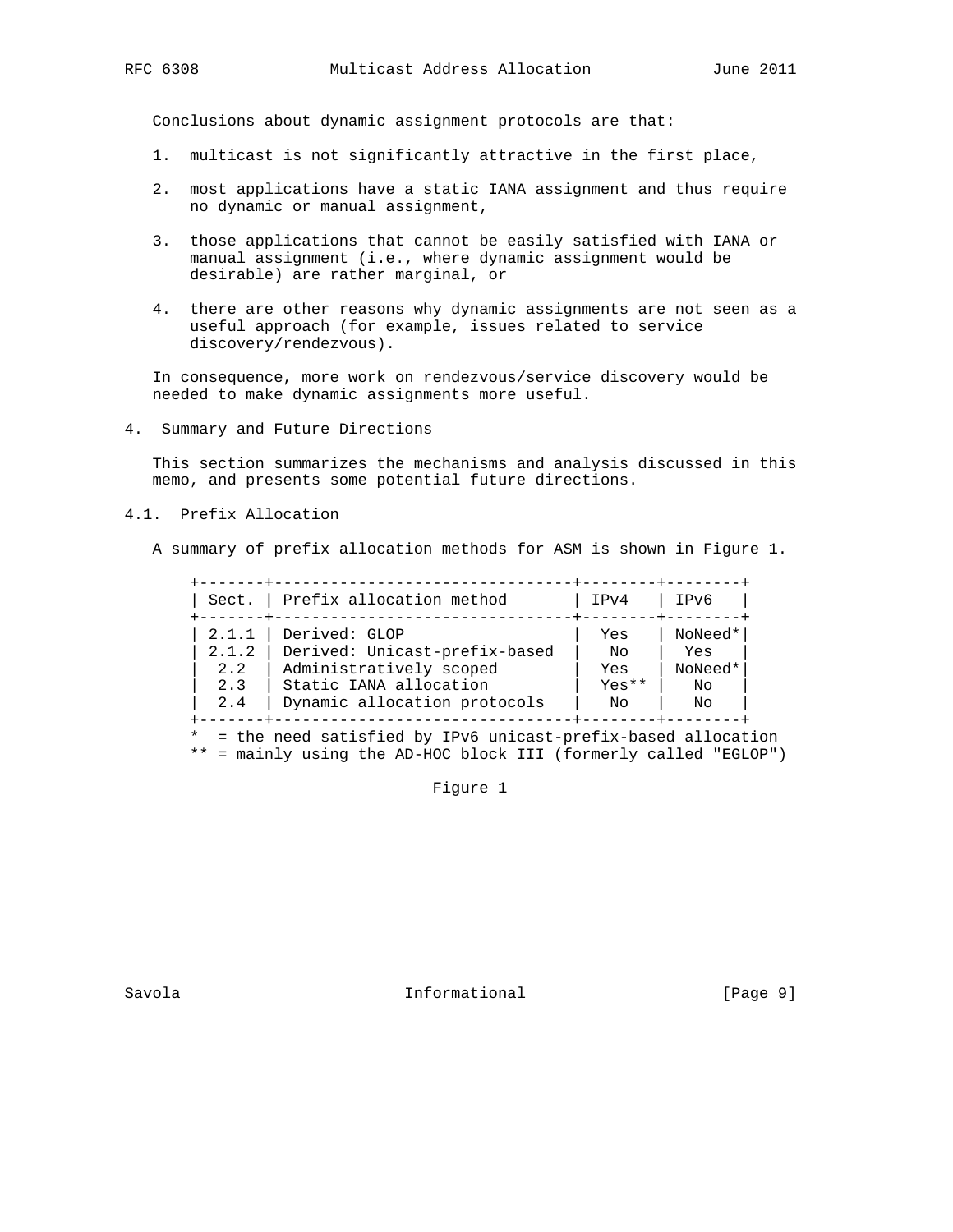- o Only ASM is affected by the assignment/allocation issues.
- o With IPv4, GLOP allocations provide a sufficient IPv4 multicast allocation mechanism for those that have a 16-bit AS number. IPv4 unicast-prefix-based allocation offers some addresses. IANA is also allocating from the AD-HOC block III (formerly called "EGLOP"), especially with 32-bit AS number holders in mind. Administratively scoped allocations provide the opportunity for internal IPv4 allocations.
- o With IPv6, unicast-prefix-based addresses and the derivatives provide a good allocation strategy, and this also works for scoped multicast addresses.
- o Dynamic allocations are too complex and unnecessary a mechanism.

## 4.2. Address Assignment

A summary of address assignment methods is shown in Figure 2.

| Sect. | Address assignment method      | TP <sub>V</sub> 4     | IPv6 |
|-------|--------------------------------|-----------------------|------|
| 3.1   | Derived: link-scope addresses  | Nο                    | Yes  |
| 3.2   | SSM (inside the node)          | Yes                   | Yes  |
| 3.3   | Manual assignment              | Yes                   | Yes  |
| 3.4.1 | Global IANA/RIR assignment     | LastResort LastResort |      |
| 3.4.2 | Scope-relative IANA assignment | Yes                   | Yes  |
| 3.5   | Dynamic assignment protocols   | Yes                   | Yes  |

# Figure 2

- o Manually configured assignment is typical today, and works to a sufficient degree in smaller scale.
- o Global IANA assignment has been done extensively in the past. Scope-relative IANA assignment is acceptable, but the size of the pool is not very high. Inter-domain routing of IPv6 IANA-assigned prefixes is likely going to be challenging, and as a result that approach is not very appealing.
- o Dynamic assignment, e.g., MADCAP, has been implemented, but there is no wide deployment. Therefore, either there are other gaps in the multicast architecture, or there is no sufficient demand for it in the first place when manual and static IANA assignments are available. Assignments using SAP also exist but are not common; global SAP assignment is infeasible with IPv6.

Savola **Informational** [Page 10]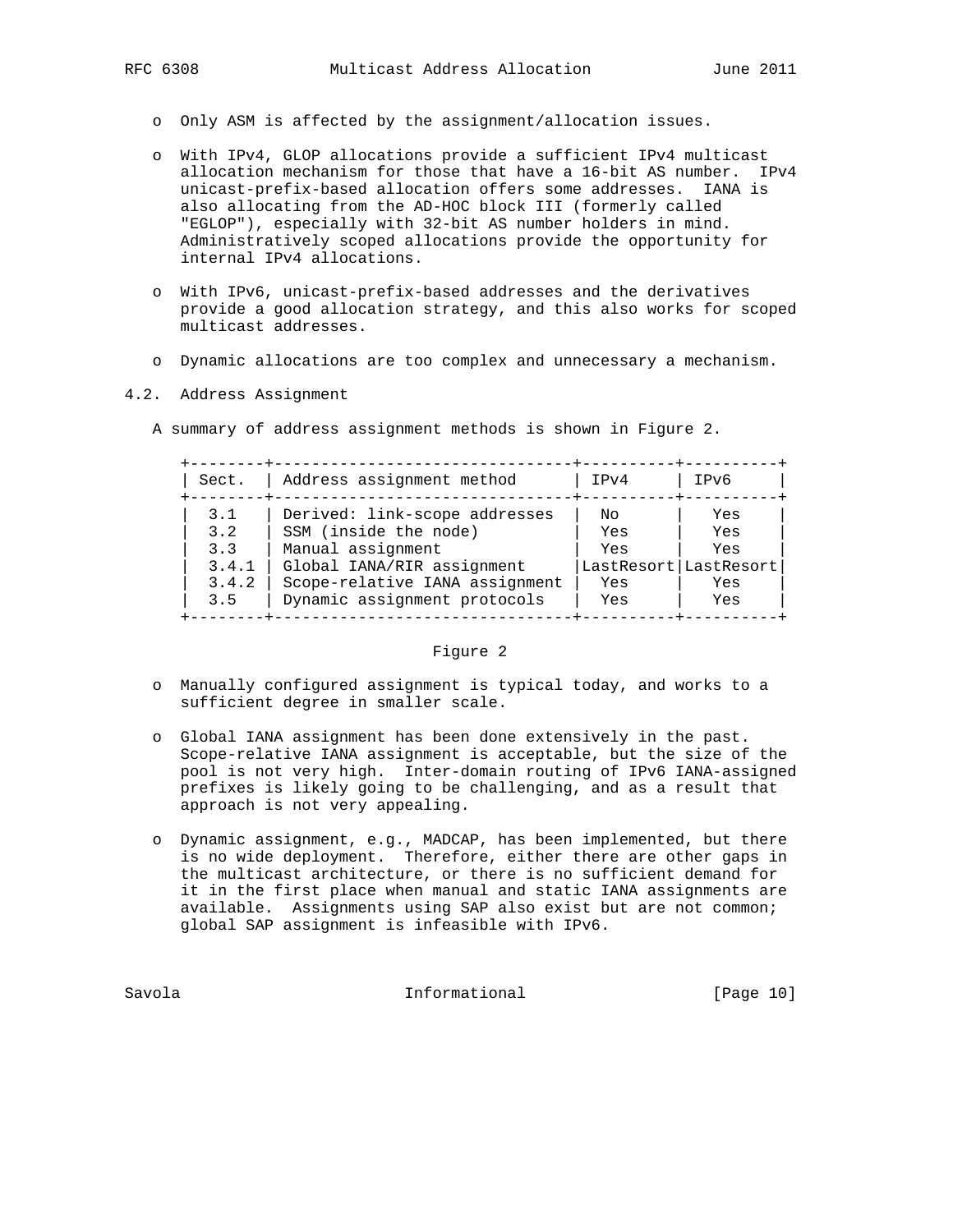- o Derived assignments are only applicable in a fringe case of link scoped multicast.
- 4.3. Future Actions
	- o Multicast address discovery/"rendezvous" needs to be analyzed at more length, and an adequate solution provided. See [ADDRDISC-PROB] and [MSA-REQ] for more information.
	- o The IETF should consider whether to specify more ranges of the IPv4 administratively scoped address space for static allocation for applications that should not be routed over the Internet (such as backup software, etc. -- so that these wouldn't need to use global addresses, which should never leak in any case).
	- o The IETF should consider its static IANA allocations policy, e.g., "locking it down" to a stricter policy (like "IETF Consensus") and looking at developing the discovery/rendezvous functions, if necessary.
- 5. Acknowledgements

 Tutoring a couple of multicast-related papers, the latest by Kaarle Ritvanen [RITVANEN], convinced the author that updated multicast address assignment/allocation documentation is needed.

 Multicast address allocations/assignments were discussed at the MBONED WG session at IETF 59 [MBONED-IETF59].

 Dave Thaler, James Lingard, and Beau Williamson provided useful feedback for the preliminary version of this memo. Myung-Ki Shin, Jerome Durand, John Kristoff, Dave Price, Spencer Dawkins, and Alfred Hoenes also suggested improvements.

6. IANA Considerations

 IANA considerations in Sections 4.1.1 and 4.1.2 of obsoleted and now Historic [RFC2908] were never implemented in the IANA registry.

7. Security Considerations

 This memo only describes different approaches to allocating and assigning multicast addresses, and this has no security considerations; the security analysis of the mentioned protocols is out of scope of this memo.

Savola **Informational** [Page 11]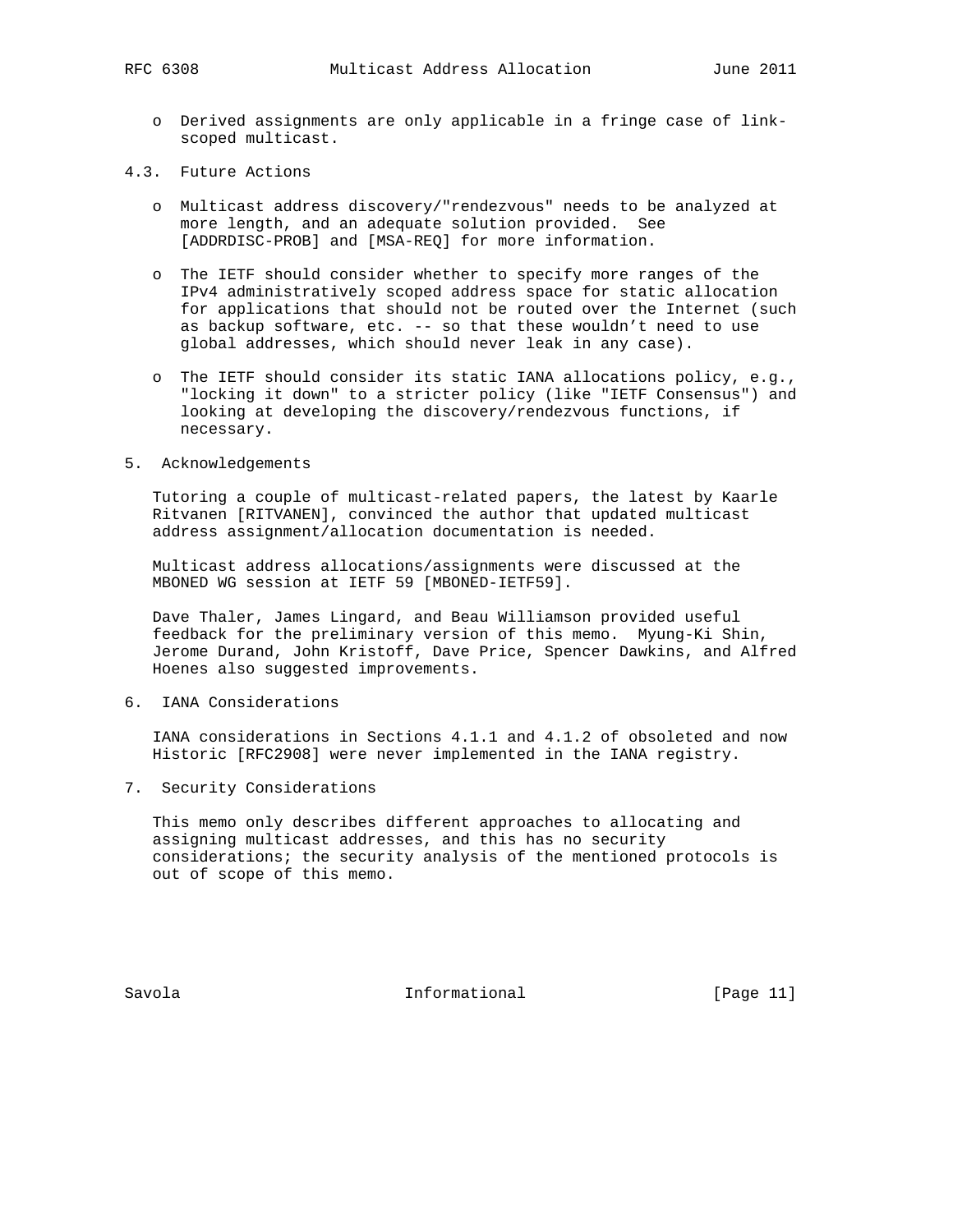Obviously, the dynamic assignment protocols in particular are inherently vulnerable to resource exhaustion attacks, as discussed, e.g., in [RFC2730].

- 8. References
- 8.1. Normative References
	- [RFC2365] Meyer, D., "Administratively Scoped IP Multicast", BCP 23, RFC 2365, July 1998.
	- [RFC3180] Meyer, D. and P. Lothberg, "GLOP Addressing in 233/8", BCP 53, RFC 3180, September 2001.
	- [RFC3306] Haberman, B. and D. Thaler, "Unicast-Prefix-based IPv6 Multicast Addresses", RFC 3306, August 2002.
	- [RFC3307] Haberman, B., "Allocation Guidelines for IPv6 Multicast Addresses", RFC 3307, August 2002.
	- [RFC3956] Savola, P. and B. Haberman, "Embedding the Rendezvous Point (RP) Address in an IPv6 Multicast Address", RFC 3956, November 2004.
	- [RFC4291] Hinden, R. and S. Deering, "IP Version 6 Addressing Architecture", RFC 4291, February 2006.
	- [RFC4489] Park, J-S., Shin, M-K., and H-J. Kim, "A Method for Generating Link-Scoped IPv6 Multicast Addresses", RFC 4489, April 2006.
	- [RFC4607] Holbrook, H. and B. Cain, "Source-Specific Multicast for IP", RFC 4607, August 2006.
	- [RFC5771] Cotton, M., Vegoda, L., and D. Meyer, "IANA Guidelines for IPv4 Multicast Address Assignments", BCP 51, RFC 5771, March 2010.
	- [RFC6034] Thaler, D., "Unicast-Prefix-Based IPv4 Multicast Addresses", RFC 6034, October 2010.

Savola **Informational** [Page 12]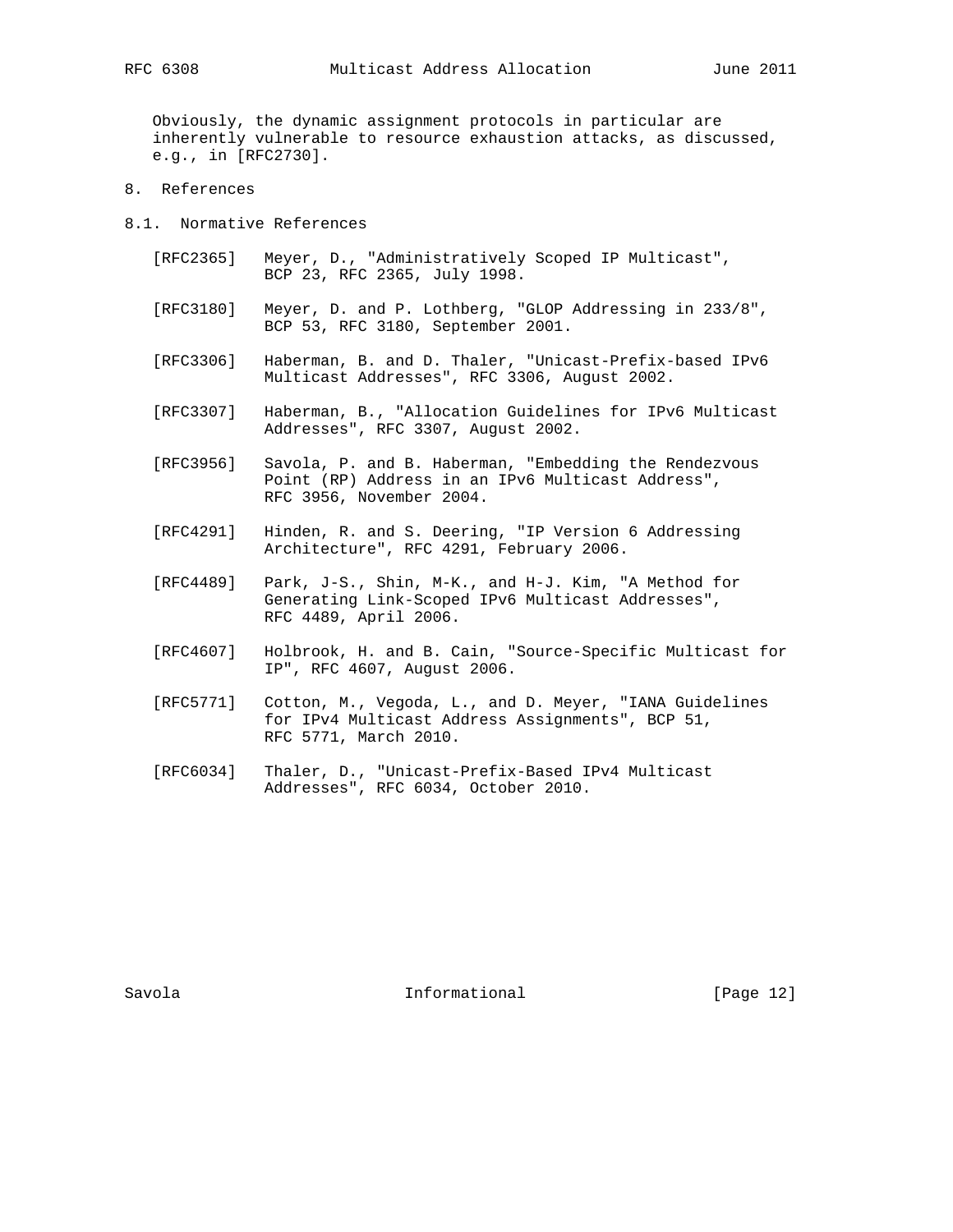8.2. Informative References [ADDRDISC-PROB] Savola, P., "Lightweight Multicast Address Discovery Problem Space", Work in Progress, March 2006. [MALLOC-AAP] Handley, M. and S. Hanna, "Multicast Address Allocation Protocol (AAP)", Work in Progress, June 2000. [MBONED-IETF59] "MBONED WG session at IETF59", <http://www.ietf.org/proceedings/04mar/172.htm>. [MCAST-DHCPv6] Durand, J., "IPv6 multicast address assignment with DHCPv6", Work in Progress, February 2005. [MSA-REQ] Asaeda, H. and V. Roca, "Requirements for IP Multicast Session Announcement", Work in Progress, March 2010. [RFC2131] Droms, R., "Dynamic Host Configuration Protocol", RFC 2131, March 1997. [RFC2375] Hinden, R. and S. Deering, "IPv6 Multicast Address Assignments", RFC 2375, July 1998. [RFC2730] Hanna, S., Patel, B., and M. Shah, "Multicast Address Dynamic Client Allocation Protocol (MADCAP)", RFC 2730, December 1999. [RFC2771] Finlayson, R., "An Abstract API for Multicast Address Allocation", RFC 2771, February 2000. [RFC2776] Handley, M., Thaler, D., and R. Kermode, "Multicast-Scope Zone Announcement Protocol (MZAP)", RFC 2776, February 2000. [RFC2908] Thaler, D., Handley, M., and D. Estrin, "The Internet Multicast Address Allocation Architecture", RFC 2908, September 2000. [RFC2909] Radoslavov, P., Estrin, D., Govindan, R., Handley, M., Kumar, S., and D. Thaler, "The Multicast Address-Set Claim (MASC) Protocol", RFC 2909, September 2000. [RFC2974] Handley, M., Perkins, C., and E. Whelan, "Session Announcement Protocol", RFC 2974, October 2000.

Savola **Informational** [Page 13]